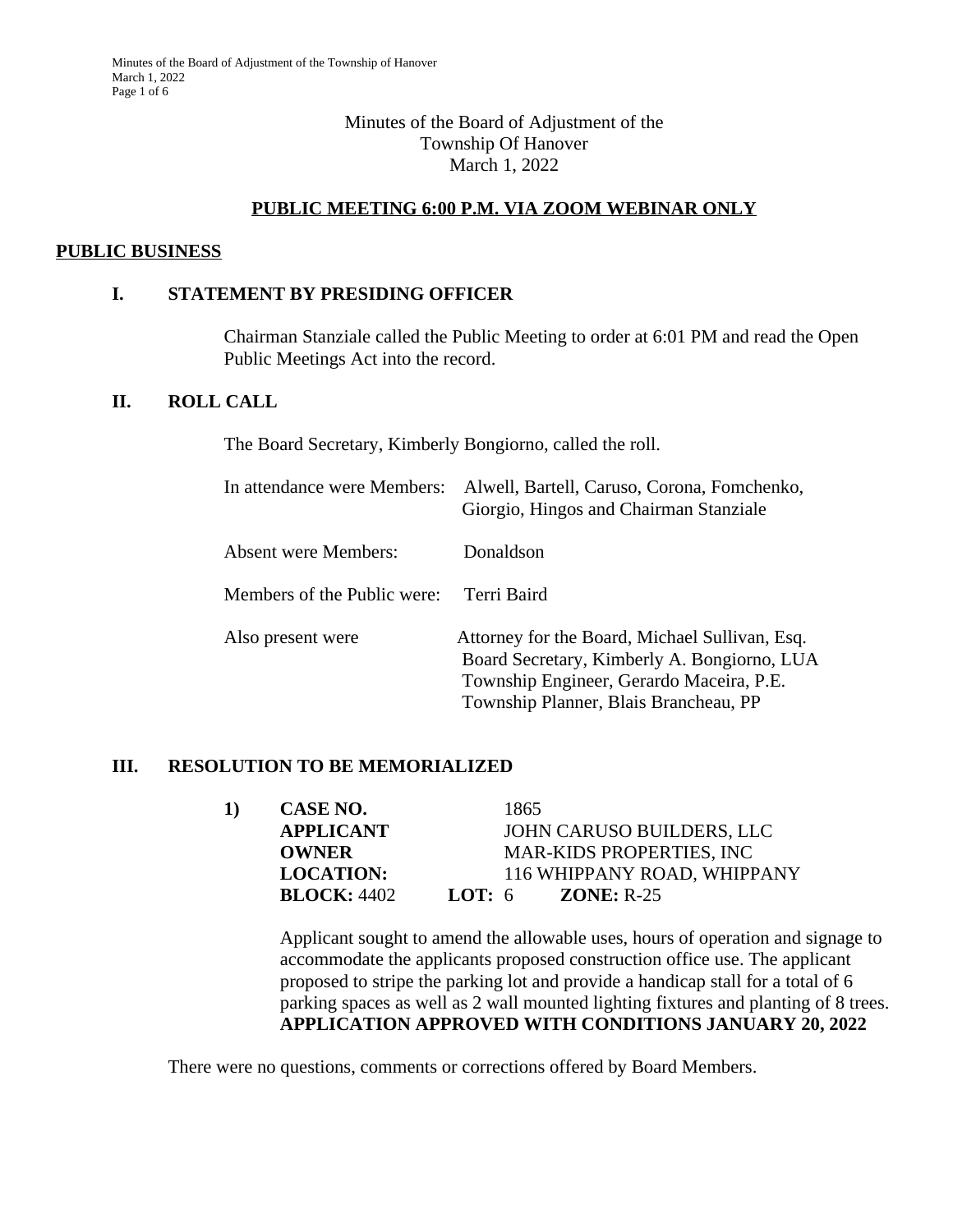A motion to approve the resolution as written was moved by Member Alwell and seconded by Member Bartell.

Members Corona, Fomchenko, Giorgio, Bartell and Alwell voted in favor of approving the resolution as written.

### **IV. MINUTES** JANUARY 20, 2022

There were no questions, comments or corrections offered by Board Members.

A motion to approve the Minutes from January 20, 2022, was moved by Member Alwell and seconded by Member Giorgio.

In voice all present voted in favor of approving the Minutes from January 20, 2022.

### **V. PUBLIC HEARINGS**

| CASE NO.                             |          | 1869 |                                       |
|--------------------------------------|----------|------|---------------------------------------|
| <b>APPLICANT/OWNER</b>               |          |      | JEFFREY & MICHELLE LUTTRELL           |
| <b>LOCATION:</b>                     |          |      | 63 POPLAR DRIVE, MORRIS PLAINS (CEDAR |
| <b>KNOLLS</b> )<br><b>BLOCK:</b> 502 | LOT: $3$ |      | $ZONE: R-30$                          |

Applicant is seeking a residential "C" variance for rear yard setback in order to remove and replace the existing deck boards and railings on the existing main deck, add a new roof over a portion of the existing main deck and the smaller deck will be removed and replaced with a new landing and stairs as well as a paver patio and hot tub. **APPLICATION WITHDRAWN – ORDINANCE 3- 2022 ELIMINATED THE NEED FOR A VARIANCE**

Documents for this application can be viewed at the following link:

[https://drive.google.com/drive/folders/1WBvG4CupCvW1NVYFCmczfD\\_J-XTAmcS1](https://drive.google.com/drive/folders/1WBvG4CupCvW1NVYFCmczfD_J-XTAmcS1)

*[Board decision due by: January 29, 2022](https://drive.google.com/drive/folders/1WBvG4CupCvW1NVYFCmczfD_J-XTAmcS1)*

### **[Board Secretary, Kimberly A. Bongiorno, LUA](https://drive.google.com/drive/folders/1WBvG4CupCvW1NVYFCmczfD_J-XTAmcS1)**

- [For the record read email sent and addressed to her by the applicant requesting to withdraw](https://drive.google.com/drive/folders/1WBvG4CupCvW1NVYFCmczfD_J-XTAmcS1)  [their variance application.](https://drive.google.com/drive/folders/1WBvG4CupCvW1NVYFCmczfD_J-XTAmcS1)
	- **[2\)](https://drive.google.com/drive/folders/1WBvG4CupCvW1NVYFCmczfD_J-XTAmcS1) [CASE NO.](https://drive.google.com/drive/folders/1WBvG4CupCvW1NVYFCmczfD_J-XTAmcS1)** [1872](https://drive.google.com/drive/folders/1WBvG4CupCvW1NVYFCmczfD_J-XTAmcS1) **[APPLICANT/OWNER](https://drive.google.com/drive/folders/1WBvG4CupCvW1NVYFCmczfD_J-XTAmcS1)** [JOSEPH & JILLIAN HUNCKEN](https://drive.google.com/drive/folders/1WBvG4CupCvW1NVYFCmczfD_J-XTAmcS1) **[LOCATION:](https://drive.google.com/drive/folders/1WBvG4CupCvW1NVYFCmczfD_J-XTAmcS1)** [8 BRIARWOOD COURT, WHIPPANY](https://drive.google.com/drive/folders/1WBvG4CupCvW1NVYFCmczfD_J-XTAmcS1) **[BLOCK:](https://drive.google.com/drive/folders/1WBvG4CupCvW1NVYFCmczfD_J-XTAmcS1)** [3101](https://drive.google.com/drive/folders/1WBvG4CupCvW1NVYFCmczfD_J-XTAmcS1) **[LOT:](https://drive.google.com/drive/folders/1WBvG4CupCvW1NVYFCmczfD_J-XTAmcS1)** [8.4](https://drive.google.com/drive/folders/1WBvG4CupCvW1NVYFCmczfD_J-XTAmcS1) **[ZONE:](https://drive.google.com/drive/folders/1WBvG4CupCvW1NVYFCmczfD_J-XTAmcS1)** [R-25](https://drive.google.com/drive/folders/1WBvG4CupCvW1NVYFCmczfD_J-XTAmcS1)

[Applicant is seeking](https://drive.google.com/drive/folders/1WBvG4CupCvW1NVYFCmczfD_J-XTAmcS1) [a residential](https://drive.google.com/drive/folders/1WBvG4CupCvW1NVYFCmczfD_J-XTAmcS1) ["](https://drive.google.com/drive/folders/1WBvG4CupCvW1NVYFCmczfD_J-XTAmcS1)[C](https://drive.google.com/drive/folders/1WBvG4CupCvW1NVYFCmczfD_J-XTAmcS1)["](https://drive.google.com/drive/folders/1WBvG4CupCvW1NVYFCmczfD_J-XTAmcS1) [to permit an inground pool with patio](https://drive.google.com/drive/folders/1WBvG4CupCvW1NVYFCmczfD_J-XTAmcS1)[.](https://drive.google.com/drive/folders/1WBvG4CupCvW1NVYFCmczfD_J-XTAmcS1)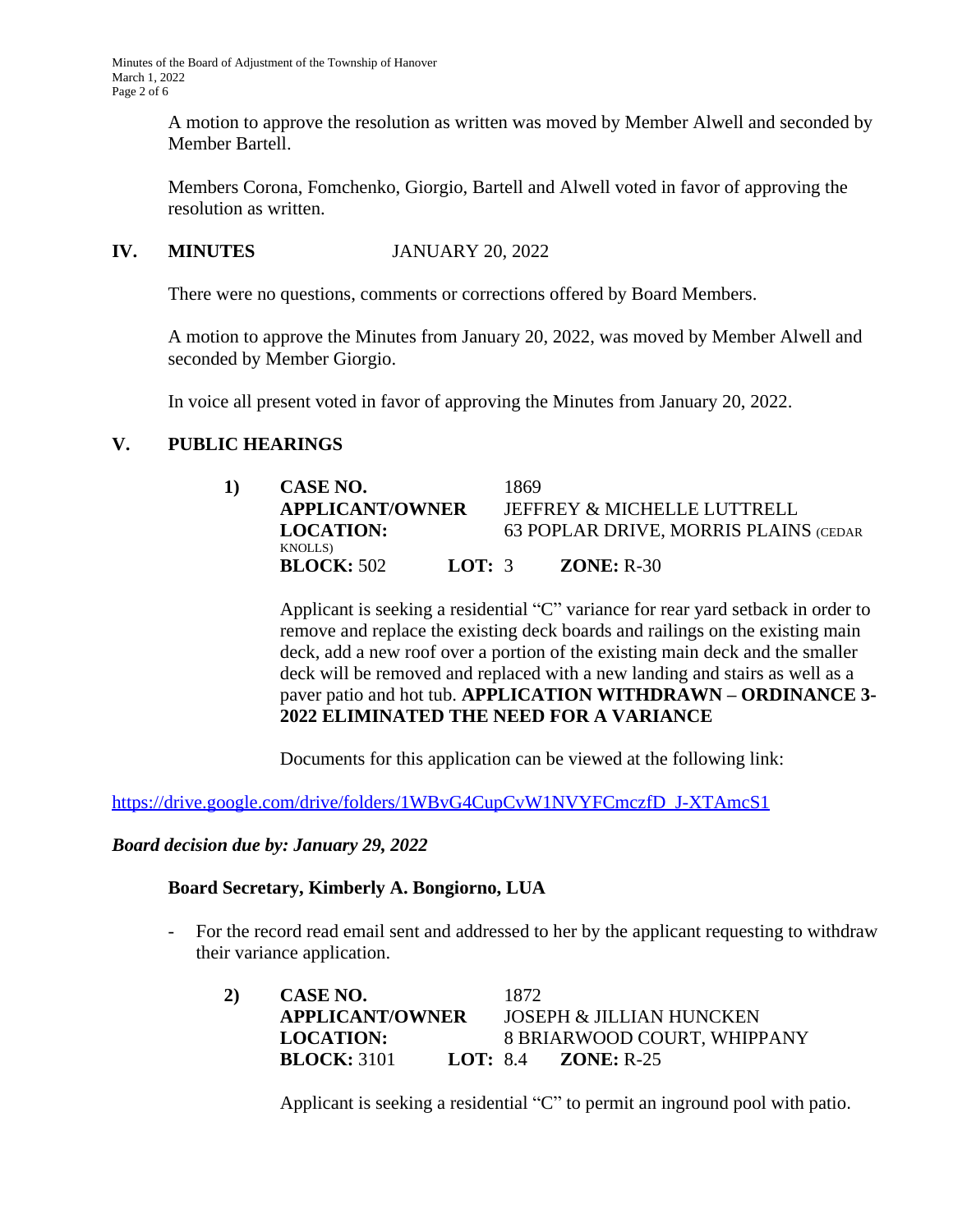Documents for this application can be viewed at the following link:

### **<https://drive.google.com/drive/folders/1yixv-D1lDqoFwezF5MVMlORDNtf5F8id?usp=sharing>**

### *[Board decision due by: JUNE 8, 2022](https://drive.google.com/drive/folders/1yixv-D1lDqoFwezF5MVMlORDNtf5F8id?usp=sharing)*

[Jillian Huncken](https://drive.google.com/drive/folders/1yixv-D1lDqoFwezF5MVMlORDNtf5F8id?usp=sharing) [–](https://drive.google.com/drive/folders/1yixv-D1lDqoFwezF5MVMlORDNtf5F8id?usp=sharing) [Applicant was sworn in by the Attorney for the Board, Michael Sullivan](https://drive.google.com/drive/folders/1yixv-D1lDqoFwezF5MVMlORDNtf5F8id?usp=sharing)

### **[Jillian Huncken](https://drive.google.com/drive/folders/1yixv-D1lDqoFwezF5MVMlORDNtf5F8id?usp=sharing) [–](https://drive.google.com/drive/folders/1yixv-D1lDqoFwezF5MVMlORDNtf5F8id?usp=sharing)** [Applicant](https://drive.google.com/drive/folders/1yixv-D1lDqoFwezF5MVMlORDNtf5F8id?usp=sharing)

- [8 Briarwood Court, Whippany.](https://drive.google.com/drive/folders/1yixv-D1lDqoFwezF5MVMlORDNtf5F8id?usp=sharing)
- [Went over what she is seeking relief for.](https://drive.google.com/drive/folders/1yixv-D1lDqoFwezF5MVMlORDNtf5F8id?usp=sharing)

[The Township Engineer, Gerardo Maceira, P.E., and the Township Planner, were sworn in by the](https://drive.google.com/drive/folders/1yixv-D1lDqoFwezF5MVMlORDNtf5F8id?usp=sharing) [Attorney for the Board, Michael Sullivan.](https://drive.google.com/drive/folders/1yixv-D1lDqoFwezF5MVMlORDNtf5F8id?usp=sharing)

### **[Township Planner, Blais Brancheau](https://drive.google.com/drive/folders/1yixv-D1lDqoFwezF5MVMlORDNtf5F8id?usp=sharing)**

- [Addressed Chairman](https://drive.google.com/drive/folders/1yixv-D1lDqoFwezF5MVMlORDNtf5F8id?usp=sharing)['](https://drive.google.com/drive/folders/1yixv-D1lDqoFwezF5MVMlORDNtf5F8id?usp=sharing)[s Stanziale](https://drive.google.com/drive/folders/1yixv-D1lDqoFwezF5MVMlORDNtf5F8id?usp=sharing)['](https://drive.google.com/drive/folders/1yixv-D1lDqoFwezF5MVMlORDNtf5F8id?usp=sharing)[s question regarding the ordinance amendment](https://drive.google.com/drive/folders/1yixv-D1lDqoFwezF5MVMlORDNtf5F8id?usp=sharing) [for increase](https://drive.google.com/drive/folders/1yixv-D1lDqoFwezF5MVMlORDNtf5F8id?usp=sharing) [of maximum improvement](https://drive.google.com/drive/folders/1yixv-D1lDqoFwezF5MVMlORDNtf5F8id?usp=sharing) [coverage.](https://drive.google.com/drive/folders/1yixv-D1lDqoFwezF5MVMlORDNtf5F8id?usp=sharing)
- [Went over his report and further explained.](https://drive.google.com/drive/folders/1yixv-D1lDqoFwezF5MVMlORDNtf5F8id?usp=sharing)
- [Addressed Chairman Stanziale](https://drive.google.com/drive/folders/1yixv-D1lDqoFwezF5MVMlORDNtf5F8id?usp=sharing)['](https://drive.google.com/drive/folders/1yixv-D1lDqoFwezF5MVMlORDNtf5F8id?usp=sharing)[s question regarding how much is the applicant over.](https://drive.google.com/drive/folders/1yixv-D1lDqoFwezF5MVMlORDNtf5F8id?usp=sharing)
- [Went](https://drive.google.com/drive/folders/1yixv-D1lDqoFwezF5MVMlORDNtf5F8id?usp=sharing) [over the discrepancies in the measurements.](https://drive.google.com/drive/folders/1yixv-D1lDqoFwezF5MVMlORDNtf5F8id?usp=sharing)

### **[Jillian Huncken](https://drive.google.com/drive/folders/1yixv-D1lDqoFwezF5MVMlORDNtf5F8id?usp=sharing) [–](https://drive.google.com/drive/folders/1yixv-D1lDqoFwezF5MVMlORDNtf5F8id?usp=sharing) [Applicant](https://drive.google.com/drive/folders/1yixv-D1lDqoFwezF5MVMlORDNtf5F8id?usp=sharing)**

- [Addressed Chairman Stanziale](https://drive.google.com/drive/folders/1yixv-D1lDqoFwezF5MVMlORDNtf5F8id?usp=sharing)['](https://drive.google.com/drive/folders/1yixv-D1lDqoFwezF5MVMlORDNtf5F8id?usp=sharing)[s question regarding what is surrounding](https://drive.google.com/drive/folders/1yixv-D1lDqoFwezF5MVMlORDNtf5F8id?usp=sharing) [her property.](https://drive.google.com/drive/folders/1yixv-D1lDqoFwezF5MVMlORDNtf5F8id?usp=sharing)
- [Addressed Mr. Sullivan](https://drive.google.com/drive/folders/1yixv-D1lDqoFwezF5MVMlORDNtf5F8id?usp=sharing)['](https://drive.google.com/drive/folders/1yixv-D1lDqoFwezF5MVMlORDNtf5F8id?usp=sharing)[s questions regarding](https://drive.google.com/drive/folders/1yixv-D1lDqoFwezF5MVMlORDNtf5F8id?usp=sharing) [the property to the](https://drive.google.com/drive/folders/1yixv-D1lDqoFwezF5MVMlORDNtf5F8id?usp=sharing) [right, to the left, and if there](https://drive.google.com/drive/folders/1yixv-D1lDqoFwezF5MVMlORDNtf5F8id?usp=sharing) [were any](https://drive.google.com/drive/folders/1yixv-D1lDqoFwezF5MVMlORDNtf5F8id?usp=sharing) [buffering](https://drive.google.com/drive/folders/1yixv-D1lDqoFwezF5MVMlORDNtf5F8id?usp=sharing) [that would block the view of the pool from the neighbor to the left.](https://drive.google.com/drive/folders/1yixv-D1lDqoFwezF5MVMlORDNtf5F8id?usp=sharing)
- [Addressed Member Giorgio](https://drive.google.com/drive/folders/1yixv-D1lDqoFwezF5MVMlORDNtf5F8id?usp=sharing)['](https://drive.google.com/drive/folders/1yixv-D1lDqoFwezF5MVMlORDNtf5F8id?usp=sharing)[s question regarding](https://drive.google.com/drive/folders/1yixv-D1lDqoFwezF5MVMlORDNtf5F8id?usp=sharing) [the property being level or sloped.](https://drive.google.com/drive/folders/1yixv-D1lDqoFwezF5MVMlORDNtf5F8id?usp=sharing)

### **[Township Engineer, Gerardo Maceira, P.E.](https://drive.google.com/drive/folders/1yixv-D1lDqoFwezF5MVMlORDNtf5F8id?usp=sharing)**

- [Addressed Member Giorgio](https://drive.google.com/drive/folders/1yixv-D1lDqoFwezF5MVMlORDNtf5F8id?usp=sharing)['](https://drive.google.com/drive/folders/1yixv-D1lDqoFwezF5MVMlORDNtf5F8id?usp=sharing)[s question regarding the](https://drive.google.com/drive/folders/1yixv-D1lDqoFwezF5MVMlORDNtf5F8id?usp=sharing) [grading of the property](https://drive.google.com/drive/folders/1yixv-D1lDqoFwezF5MVMlORDNtf5F8id?usp=sharing) [and how the](https://drive.google.com/drive/folders/1yixv-D1lDqoFwezF5MVMlORDNtf5F8id?usp=sharing)  [pool would affect it and the runoff.](https://drive.google.com/drive/folders/1yixv-D1lDqoFwezF5MVMlORDNtf5F8id?usp=sharing)

### **[Attorney for the Board, Michael Sullivan](https://drive.google.com/drive/folders/1yixv-D1lDqoFwezF5MVMlORDNtf5F8id?usp=sharing)**

- [Confirmed with Mr. Maceira that item](https://drive.google.com/drive/folders/1yixv-D1lDqoFwezF5MVMlORDNtf5F8id?usp=sharing) ["](https://drive.google.com/drive/folders/1yixv-D1lDqoFwezF5MVMlORDNtf5F8id?usp=sharing)[1](https://drive.google.com/drive/folders/1yixv-D1lDqoFwezF5MVMlORDNtf5F8id?usp=sharing)["](https://drive.google.com/drive/folders/1yixv-D1lDqoFwezF5MVMlORDNtf5F8id?usp=sharing) [on his](https://drive.google.com/drive/folders/1yixv-D1lDqoFwezF5MVMlORDNtf5F8id?usp=sharing) [February 28, 2022, report, if the](https://drive.google.com/drive/folders/1yixv-D1lDqoFwezF5MVMlORDNtf5F8id?usp=sharing)  [application was approved that](https://drive.google.com/drive/folders/1yixv-D1lDqoFwezF5MVMlORDNtf5F8id?usp=sharing) [would be a condition as would](https://drive.google.com/drive/folders/1yixv-D1lDqoFwezF5MVMlORDNtf5F8id?usp=sharing) [be item](https://drive.google.com/drive/folders/1yixv-D1lDqoFwezF5MVMlORDNtf5F8id?usp=sharing) ["](https://drive.google.com/drive/folders/1yixv-D1lDqoFwezF5MVMlORDNtf5F8id?usp=sharing)[2](https://drive.google.com/drive/folders/1yixv-D1lDqoFwezF5MVMlORDNtf5F8id?usp=sharing)["](https://drive.google.com/drive/folders/1yixv-D1lDqoFwezF5MVMlORDNtf5F8id?usp=sharing) [with respect to tree](https://drive.google.com/drive/folders/1yixv-D1lDqoFwezF5MVMlORDNtf5F8id?usp=sharing)  [preservation, removal, and replacement.](https://drive.google.com/drive/folders/1yixv-D1lDqoFwezF5MVMlORDNtf5F8id?usp=sharing)

### **[Township Engineer, Gerardo Maceira, P.E.](https://drive.google.com/drive/folders/1yixv-D1lDqoFwezF5MVMlORDNtf5F8id?usp=sharing)**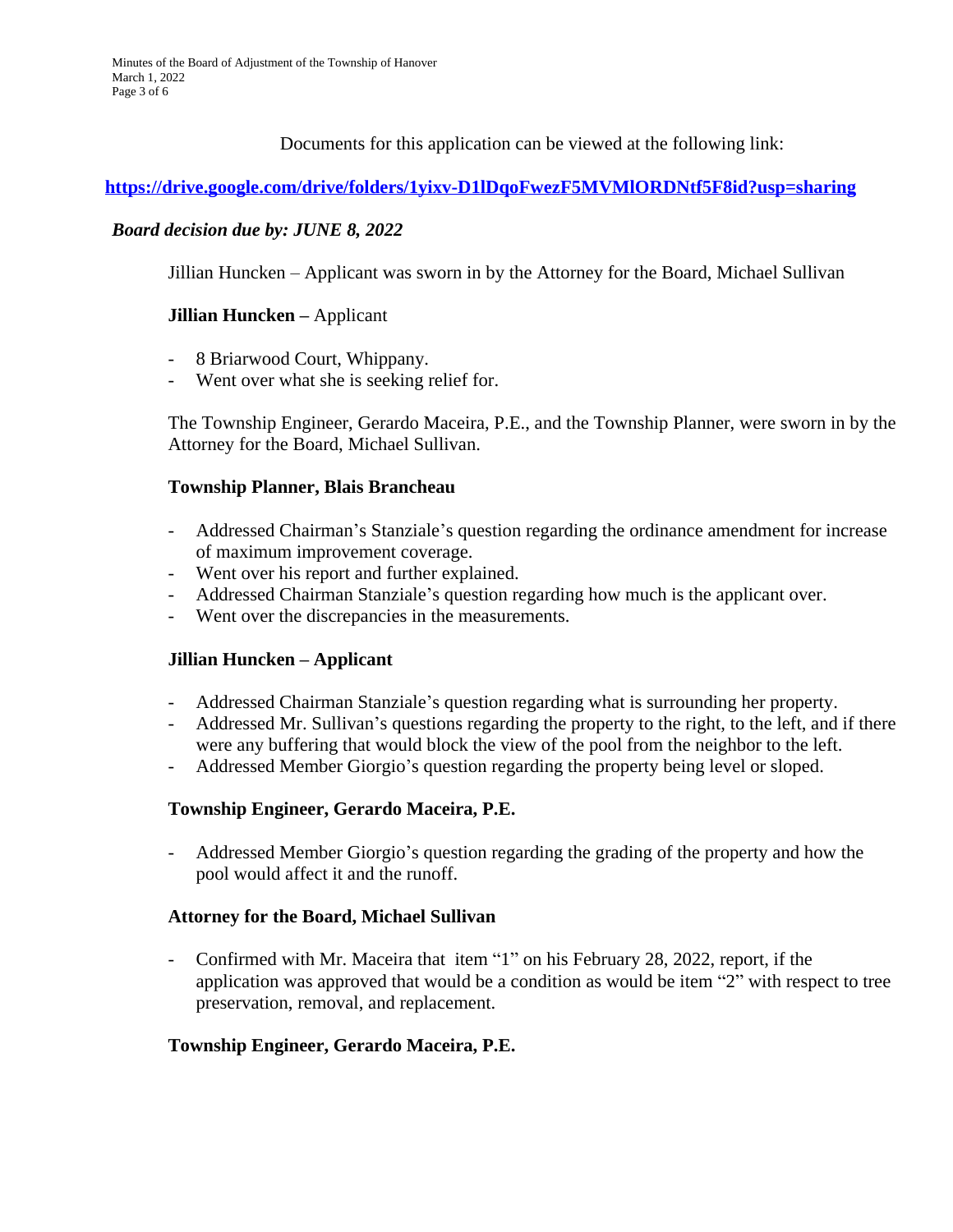- That is correct, the plans do not indicate any trees but as Ms. Huncken testified there are some woods in the rear and further explained it.

# **Jillian Huncken – Applicant**

- Addressed Member Giorgio's question regarding the location of the trees.
- **-** Addressed Chairman Stanziale's question regarding adding more trees if necessary.

### **Township Planner, Blais Brancheau**

- **-** Addressed Member Alwell's question regarding the shape of the property provide uniqueness to the property.
- Addressed Chairman Stanziale's question regarding set back of the property.
- Addressed Member Fomchenko's question regarding what could be solved if the size of the pool were to be smaller.
- Addressed Chairman Stanziale's question regarding the types of trees recommended for planting.

# **Township Engineer, Gerardo Maceira, P.E.**

- Addressed Member Fomchenko's question regarding trees being planted to create a buffer.

## **Jillian Huncken – Applicant**

- Addressed Chairman Stanziale's question regarding planting trees to create a buffer.

## **Attorney for the Board, Michael Sullivan**

- Blais, I do not know how you will want to structure this in the event it is approved if we use your number on the third page of your memo that is forty-five square feet less than when we correct the pool dimensions that is ninety-six square feet less, so I just want to make sure using your numbers. Blais, you believe your numbers are accurate.

## **Township Planner, Blais Brancheau**

- It is impossible to tell what the exact number change would be without a revised plan to show the actual pool and the actual pool patio dimensions with the thirty by eighteen pool.

## **Attorney for the Board, Michael Sullivan**

- I thought I could quantify this but that is not correct you are right.
- I think if the board were inclined to approve this application, we would have to err on the side of caution and use the applicant's numbers understanding that those dimensions would not increase from what is being approved.

## **Township Planner, Blais Brancheau**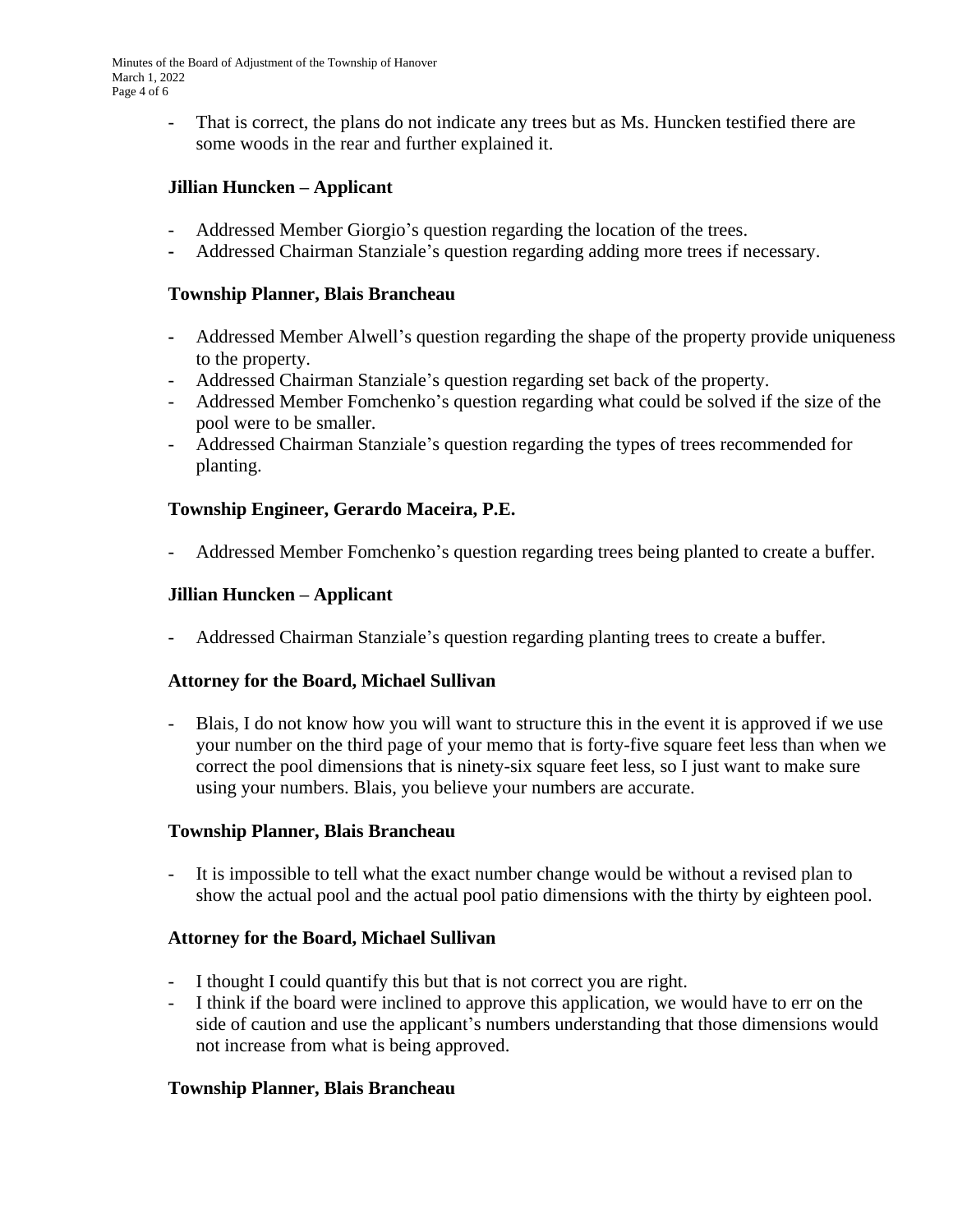Gave his recommendations.

#### Open to the Public for questions and or comments

After hearing none, after seeing none

Close to the Public

#### **Attorney for the Board, Michael Sullivan**

- If there is a motion to approve it is going to be subject to comments "1" and "2" contained in Mr. Maceira's February 28, 2022, memo.
- As well as comments "B1" and "B2" in Mr. Brancheau's memo with the same date but with respect to "B1" we are going to have to put that caveat that when these discrepancies are resolved those structures are not to exceed the dimensions that are showing on the plan.
- The applicant also agreed to plant some evergreens to shield the pool from the view of that adjacent neighbor to the north, subject to review and approval by the Board's Engineer and Planner.

A motion to approve this application with conditions was moved by Member Fomchenko and seconded by Member Giorgio.

Members Corona, Caruso, Fomchenko, Giorgio, Hingos, Alwell and Chairman Stanziale voted in favor of approving this application with conditions.

### **VI. OTHER BUSINESS:**

#### **Chairman Stanziale**

- Discussed the proposed date to go back in person.
- Board members unanimously agreed to be back in person in May with the meeting time of 6:30 PM.

Open to the Public

### **Terri Baird**

- 180 Parsippany Road, Whippany.
- My only request is the applicants are now posting things online and asked if that could continue
- Questioned if Blaise's and Gerry's reports would also be online.

### **Board Secretary, Kimberly A. Bongiorno, LUA**